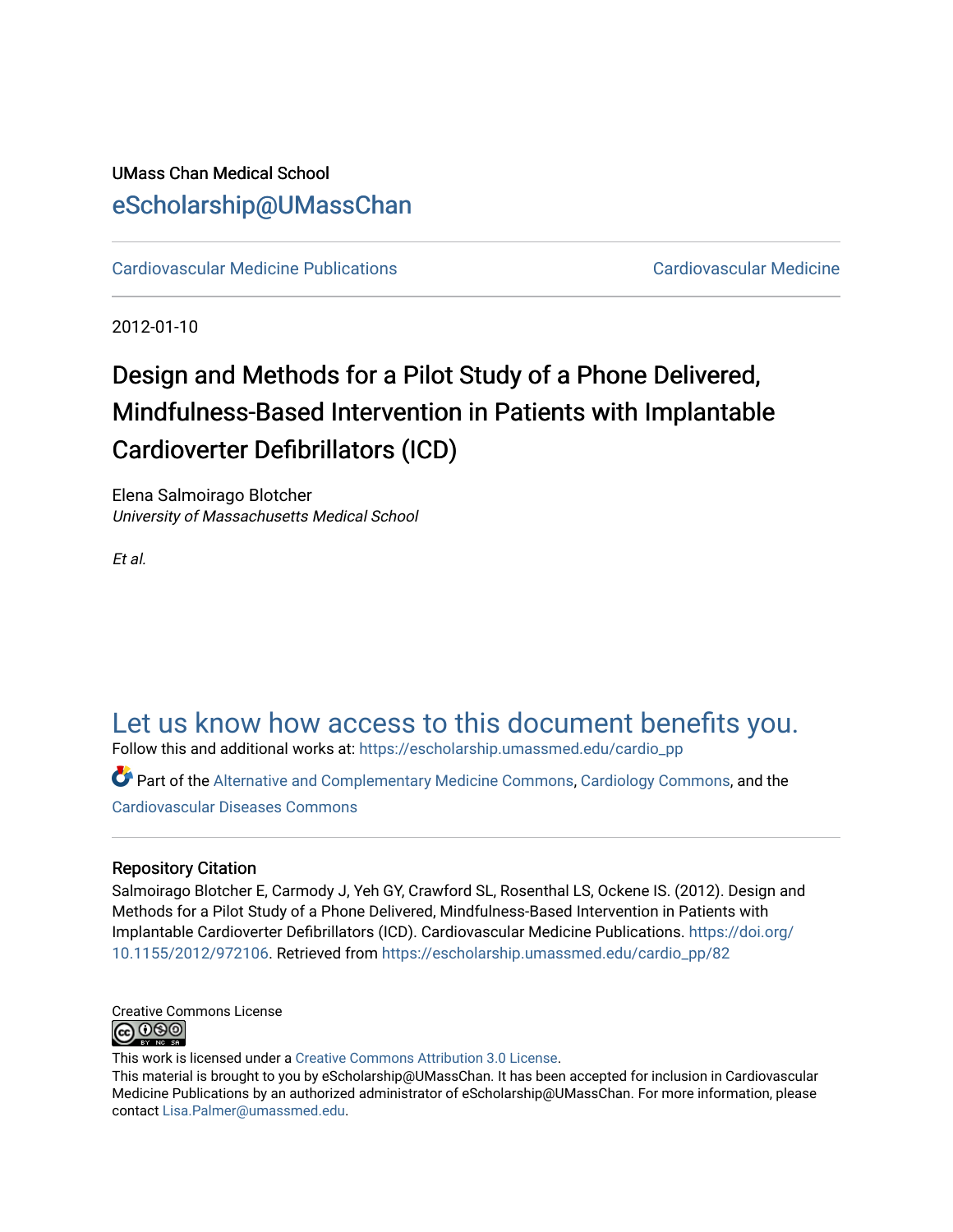### *Research Article*

# **Design and Methods for a Pilot Study of a Phone-Delivered, Mindfulness-Based Intervention in Patients with Implantable Cardioverter Defibrillators**

#### **Elena Salmoirago-Blotcher, James Carmody, Gloria Yeh, Sybil Crawford, Lawrence Rosenthal, and Ira Ockene**

*Division of Cardiovascular Medicine, University of Massachusetts Medical School, 55 Lake Avenue North, Room S3-855, Worcester, MA 01655, USA*

Correspondence should be addressed to Elena Salmoirago-Blotcher, elena.salmoirago-blotcher@umassmed.edu

Received 14 October 2011; Revised 9 January 2012; Accepted 10 January 2012

Academic Editor: Myeong Soo Lee

Copyright © 2012 Elena Salmoirago-Blotcher et al. This is an open access article distributed under the Creative Commons Attribution License, which permits unrestricted use, distribution, and reproduction in any medium, provided the original work is properly cited.

*Background*. Meditation practices are associated with a reduction in adrenergic activity that may benefit patients with severe cardiac arrhythmias. This paper describes the design and methods of a pilot study testing the feasibility of a phone-delivered mindfulnessbased intervention (MBI) for treatment of anxiety in patients with implantable cardioverter defibrillators (ICDs). *Design and Methods*. Consecutive, clinically stable outpatients (*<sup>n</sup>* <sup>=</sup> 52) will be screened for study eligibility within a month of an ICDrelated procedure or ICD shock and will be randomly assigned to MBI or to usual care. MBI patients will receive eight weekly individual phone sessions based on two mindfulness practices (awareness of breath and body scan) plus home practice with a CD for 20 minutes daily. Patients assigned to usual care will be offered the standard care planned by the hospital. Assessments will occur at baseline and at the completion of the intervention (between 9 and 12 weeks after randomization). The primary study outcome is feasibility; secondary outcomes include anxiety, mindfulness, and number of administered shocks during the intervention period. *Conclusions*. If proven feasible and effective, phone-delivered mindfulness-based interventions could improve psychological distress in ICD outpatients with serious cardiovascular conditions.

#### **1. Introduction**

Sound evidence supports the value of meditation-based interventions in patients with cardiovascular disease. As far back as 1971, Wallace et al. [1] described the physiological characteristics of the "relaxation response" associated with meditative practices. These included a general decrease in sympathetic nervous system (SNS) activity, oxygen consumption, and blood lactate levels. Later studies comparing subjects practicing meditation with nonpractitioners found reduced endorgan sensitivity to catecholamines, possibly mediated by a lower percentage of functional lymphocyte beta-adrenergic receptors [2]. This overall reduction in the SNS activity may be beneficial in patients affected by cardiovascular disease as suggested by a number of studies of transcendental meditation [3–8]. Fewer studies, however,

have explored the possible effect of mindfulness meditation interventions in this population [9–11].

The most widely available mindfulness training course is the mindfulness-based stress reduction (MBSR) program [12] created in the early eighties by Jon Kabat-Zinn. MBSR offers training in traditional mindfulness meditation adapted to a non-Buddhist, clinical context. While MBSR has shown positive results in a wide range of medical and psychological conditions, including anxiety and depression [13, 14] some features of the program, such as the need to attend eight weekly classes and the recommended duration of daily home mindfulness practice (usually 45 minutes), may constitute a barrier to participation for patients with severe chronic cardiovascular disease.

With this study, we sought to evaluate whether a new delivery method (phone delivery) would overcome some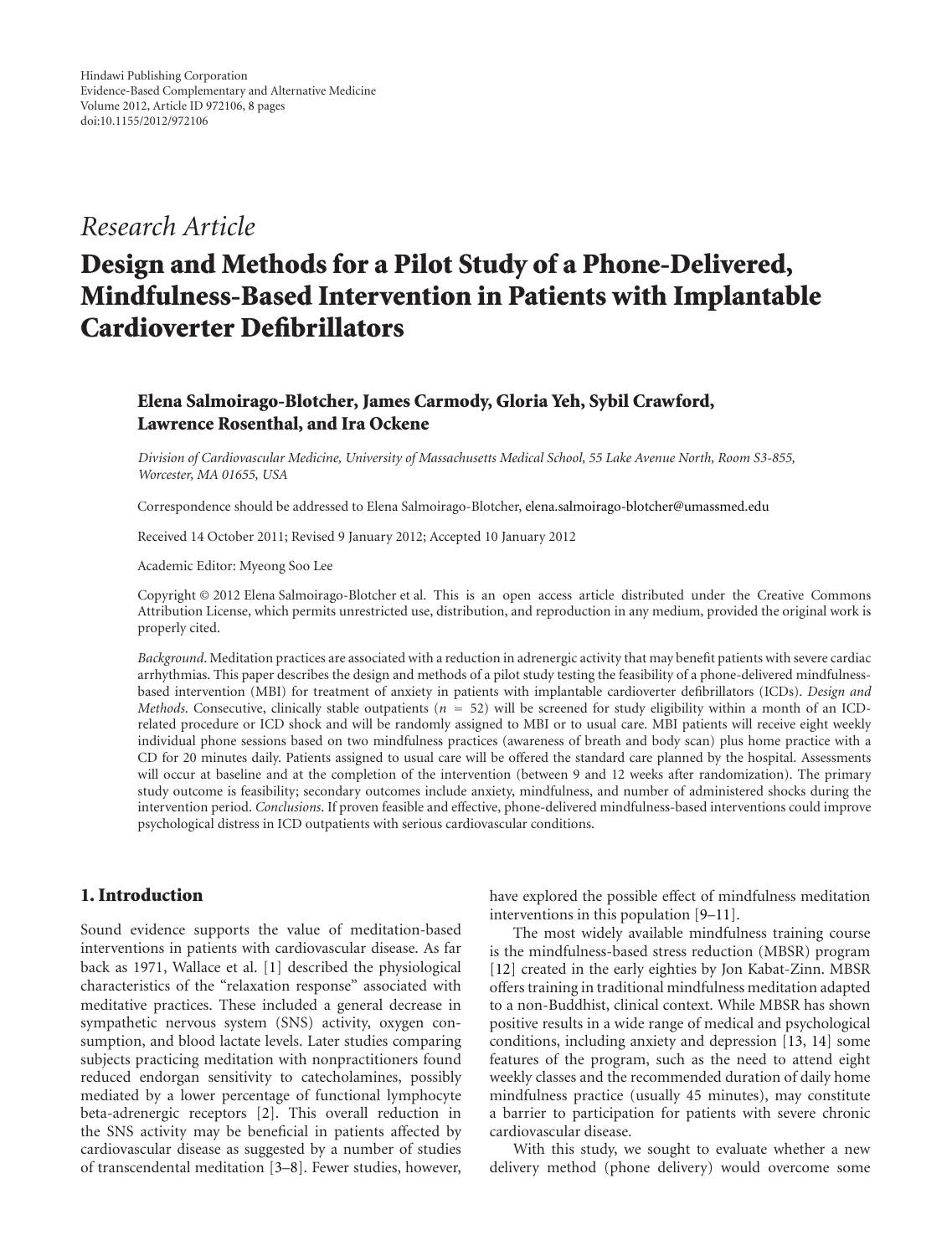of the above-mentioned barriers to mindfulness training in patients with implantable cardioverter defibrillators (ICDs). This is a population with severe underlying cardiac conditions and considerable prevalence of psychological distress, with figures reaching up to 38% for clinically significant anxiety and depression [15, 16] for which mindfulness training may be beneficial. We describe here the design and methods of a pilot randomized clinical trial examining the feasibility of a mindfulness-based, phone-delivered intervention in a group of ICD patients Secondary outcomes will include the preliminary estimation of efficacy of the intervention on anxiety and mindfulness scores.

#### **2. Design and Methods**

The "Coping with ICD study" (Clinicaltrials.gov NCT01035 294) is a pilot randomized clinical trial designed to evaluate the feasibility of a phone-administered, mindfulness-based training program for the treatment of psychological distress in patients undergoing an ICD procedure, or reporting an ICD-related event (shocks).

*2.1. Setting.* The study will be conducted at the university campus of the UMass Memorial Medical Center (UMMMC), a tertiary care medical center located in Worcester, MA admitting more than 300 patients every year for ICD procedures.

*2.2. Recruitment and Screening Procedures.* Patients scheduled for an ICD-related procedure or who recently had an ICD-related event (shocks) will be screened for study eligibility within a month of the procedure/event. All potentially eligible patients will receive a letter inviting them to participate and asking them to call a dedicated phone number to communicate their possible interest. To ensure an unbiased presentation of the study, we developed a script of the first phone contact call. If the patient expresses interest, a screening visit will be scheduled.

Patients will be eligible if they meet the following criteria: age ≥21, ICD-related procedure or recent ICD shocks*,* ability to understand and speak English, and access to a telephone. Patients will be excluded from the study under the following conditions: inability/unwillingness to give informed consent, cognitive impairment, New York Heart Association (NYHA) functional class *>*III or Canadian Cardiovascular Society (CCS) angina class III or IV or otherwise clinically unstable, pending coronary bypass or heart transplantation, comorbid life threatening conditions, and ongoing severe depression or psychosis. The Blessed Orientation Memory and Concentration test [17] will be used to screen patients for cognitive impairment. Patients scoring  $\geq 10$  will be excluded from the study since mindfulness training requires a normal cognitive function and ability to focus the attention; cognitive impairment would limit the ability of the subjects to adequately participate in the intervention. Screening for ongoing depression and psychosis will be based on DSM criteria of major depressive disorder or psychosis as documented by the physician in

the most recent medical evaluation. Once eligibility is confirmed, we will obtain informed consent in person. Since the study requires access to protected health information (PHI), a HIPAA authorization will be signed by each study subject in order to access his or her medical records. After baseline data collection is completed, participants will be randomly assigned to the intervention or to the control group.

*2.3. Randomization.* The randomization sequence will be generated using STATA [18] "ralloc" command, which produces a sequence of group assignments randomly permuted in blocks of several sizes. Block sizes of 4 and 6 will be used in this study. A programmer will generate the random allocation sequence and upload the table containing the random sequence of group assignments to an Access database. Based on this table, the participant will be automatically assigned to a group by clicking the "Randomize" button.

*2.4. Follow-Up.* To maximize retention, patients in both study arms will receive a weekly phone call inquiring as to whether they had questions regarding their participation. When a participant misses an intervention session, he/she will be immediately contacted. After three missed contacts, nonresponders will be sent a letter encouraging them to discuss their status. Participants will not be expected to stop any of their usual support services, for example, professional counseling, support groups, or any antianxiety or antidepressant treatment.

The study protocol and the study materials were approved by the Committee for the Protection of Human Subjects at the University of Massachusetts Medical School (Docket H-13078).

#### *2.5. Mindfulness-Based Intervention (MBI)*

*2.5.1. Rationale.* The study intervention will adapt elements of the MBSR [12] program (whose standard curriculum includes participation in eight weekly classes, lasting two and a half hours; an all-day retreat; practicing mindfulness and yoga exercises at home for 45 minutes/day) to the needs of patients with ICDs. Changes will include in person phone delivery versus in class delivery of the intervention; shortening of the duration of the training sessions and of the individual home practice; the exclusion of the all-day retreat and of yoga exercises.

Several conditions suggested the need for a modification of the standard MBSR program for ICD patients. (1) Driving is usually discouraged in ICD patients during the months immediately following ICD surgery [19] since up to 8% of patients experience a shock while driving [20]. This circumstance would limit attendance at regular MBSR classes. (2) Psychological distress is higher soon after ICD implantation [15], and it is important to start the intervention as close as possible to the ICD procedure to help alleviate symptoms when they are more intense. Since most MBSR programs are usually offered at discrete times, it may not be possible for many ICD patients to receive the intervention when it is most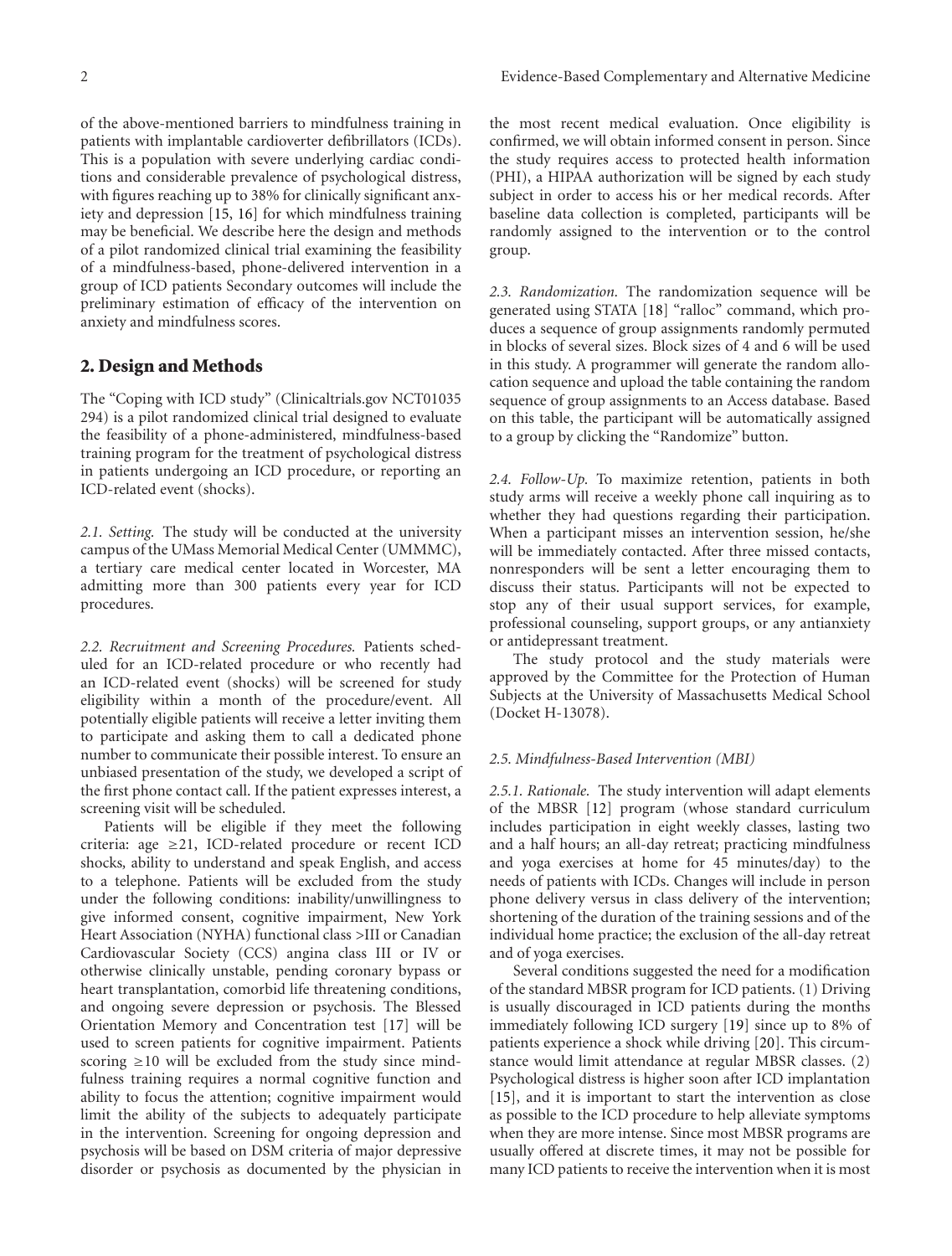| Component             | Duration Objectives/content                                                                                                                                                                                                                                                                                                                                                                                                                                                                                                                                                                                                                                      | Strategies/materials                                                                     |
|-----------------------|------------------------------------------------------------------------------------------------------------------------------------------------------------------------------------------------------------------------------------------------------------------------------------------------------------------------------------------------------------------------------------------------------------------------------------------------------------------------------------------------------------------------------------------------------------------------------------------------------------------------------------------------------------------|------------------------------------------------------------------------------------------|
| Screening visit       | (i) Patient receives general instructions about the intervention by the study manager Study CD player<br>10 minutes (ii) Patient receives study CD player if needed, intervention CD, and mindfulness<br>diary                                                                                                                                                                                                                                                                                                                                                                                                                                                   | Intervention CD<br>Mindfulness diary                                                     |
| Phone sessions<br>(8) | (i) Instructor checks on patient ability to practice specific mindfulness technique(s)<br>taught during previous session $(s)$<br>(ii) Instructor inquires about symptoms/side effects<br>(iii) Instructor guides patient in mindfulness exercise and receives feedback from<br>patient<br>30 minutes (iv) Instructor and patient develop goals for next session<br>(v) Instructor encourages participant to practice mindfulness technique with help<br>of study CD (specifies track, 20' every day)<br>(vi) Instructor arranges next phone session<br>(vii) Instructor completes intervention checklist<br>(viii) Instructor reports problems to study manager | Intervention checklist<br>Digital recorder for<br>session recording by<br>the instructor |

TABLE 1: Characteristics of the study intervention.

needed. (3) Physical activity may trigger arrhythmias and shocks [21], and it is often avoided by patients at this early stage for fear of ICD discharges. (4) The clinical condition of this population with severe underlying cardiovascular disease may limit their ability to attend classes and to practice mindfulness exercises for longer periods.

*2.5.2. Intervention Content.* The conceptual background informing the intervention was guided by the "parsimonious" model recently proposed by Carmody [22]. Briefly, in this model mindfulness interventions are described as training in self-regulation of attention and recognition of the sensations, cognitions, and feelings that comprise daily experience. In the untrained individual, negative cycles of associated thoughts, sensations, and feelings are maintained by attention being absorbed in their content and/or meaning. For example, the presentation of a frightening thought generates an associational cycle in which the thought leads to unpleasant sensations of constriction. This negative cycle can begin with a thought, a feeling, or a sensation and is then selfmaintained as long as the subject's attention remains engaged with the content of any of its components. In the process of mindfulness training, the subject learns to *notice* which component the attention is directed toward in any given moment and to *choose* to keep the attention where it is or to redirect it to another object, usually an arousal "neutral" object such as the sensations of breathing.

Consistently with our endeavor of adapting elements of the MBSR curriculum to meet the needs of ICD patients, the intervention's content will be simplified to include two basic components: (1) the body scan, a technique based on the cultivation of attention to bodily sensations and cognitions that would normally go unnoticed and (2) training in the awareness of the sensations of breathing. In addition, participants will be gradually taught to direct their attention to simple activities of daily life (such as eating and drinking), to sounds, visual objects, thoughts, and emotions and to recognize when their attention is no longer focused on that specific object of attention. At the final session, participants will practice "open awareness" in which they will be instructed to just notice which events (physical sensation, sound, visual object, and/or thought) their attention will be spontaneously drawn

to from moment to moment. Patients will not receive additional materials usually provided to MBSR trainees in the form of poetry or other readings. In addition, lovingkindness ("metta" practice—a technique based on deliberately generating feelings of compassion, benevolence, and acceptance towards self and others) will not be a component of the study intervention. This technique was excluded because there is insufficient evidence for a benefit of such a practice on psychological well-being in patients with cardiovascular disease and because it would imply a different study hypothesis that deserves to be tested in a separate investigation.

*2.5.3. Intervention Format.* The study intervention will consist of eight phone-delivered, individual training sessions each lasting 30 minutes (Table 1). Twenty minutes will be spent on intervention delivery, and 10 minutes on questions, answers, and scheduling the next intervention. At the beginning of the study patients will receive an audio CD consisting of two different mindfulness practices, each lasting about 20 minutes, consistent with the techniques learned during each session with the instructor: track 1: sitting practice; track 2: body scan practice. After the delivery of the first intervention, participants will be encouraged to listen to the audio CD every day, at least once a day, and then throughout the study. The CD can be played using a regular CD player or a computer, and a portable CD player will be given to participants when needed.

To ensure that the delivery of the intervention will be similar across instructors we developed a script of each session. Although instructors will not have to follow the script verbatim, they will be expected to follow the sequence indicated in the script. Figure 1 shows the components of the intervention, each in a different color, and the session at which it was introduced. By looking at each row in this table it is possible to identify the content of each individual session.

*2.6. Instructors.* The instructors will be healthcare professionals and graduates of the Center for Mindfulness Professional Training Program with at least five-year experience in mindfulness training and a personal mindfulness practice. Prior to the study beginning, they will receive three hours of training, including a detailed review of the intervention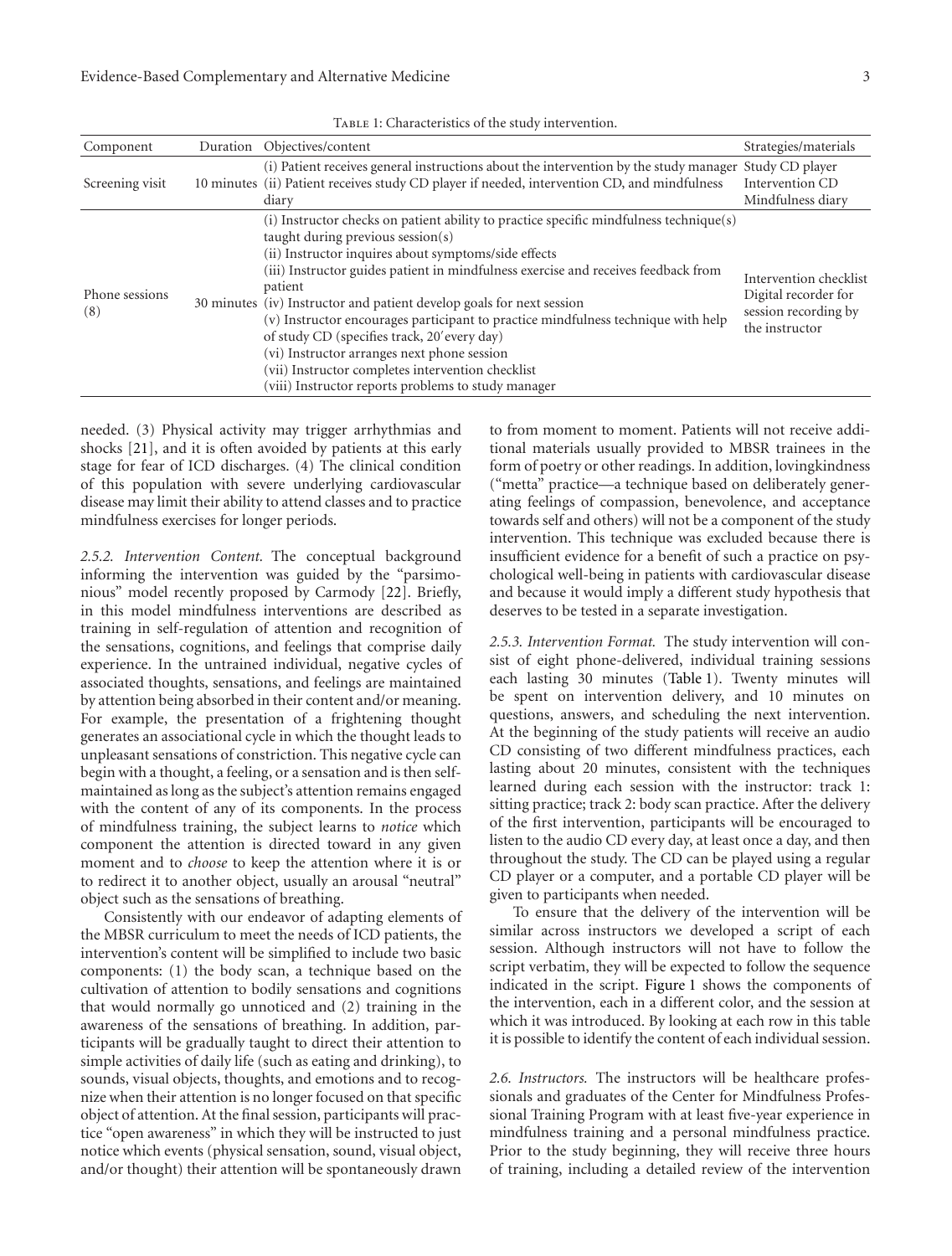| Sessions       | Intervention components   |                               |           |                                 |                        |                          |                          |                   |  |
|----------------|---------------------------|-------------------------------|-----------|---------------------------------|------------------------|--------------------------|--------------------------|-------------------|--|
|                | Awareness<br>of<br>breath | Mindful<br>eating<br>exercise | Body scan | Mindful<br>drinking<br>exercise | Awareness<br>of sounds | Awareness<br>of emotions | Awareness<br>of thoughts | Open<br>awareness |  |
| $\mathbf{1}$   |                           |                               |           |                                 |                        |                          |                          |                   |  |
| 2              |                           |                               |           |                                 |                        |                          |                          |                   |  |
| $\mathbf{3}$   |                           |                               |           |                                 |                        |                          |                          |                   |  |
| $\overline{4}$ |                           |                               |           |                                 |                        |                          |                          |                   |  |
| 5              |                           |                               |           |                                 |                        |                          |                          |                   |  |
| 6              |                           |                               |           |                                 |                        |                          |                          |                   |  |
| $\overline{7}$ |                           |                               |           |                                 |                        |                          |                          |                   |  |
| 8              |                           |                               |           |                                 |                        |                          |                          |                   |  |

Figure 1: Overview of the study intervention component by session number. Each color indicates a different component of the intervention.

script. We will hold bimonthly meetings to discuss any questions or difficulties that might be arising during the intervention sessions. Each patient will be trained by the same instructor throughout the intervention, and although not blinded to group assignment, instructors will be blinded to the study outcomes. At the end of each session, the instructors will complete an attendance form and a checklist in which duration and delivery of the intervention as specified in the intervention script as well as their perception of the patient's level of engagement during the session will be recorded. Patient's engagement will be evaluated immediately after each session and scored on a scale of 1 (completely unengaged) to 10 (extremely engaged). In order to monitor the provider's adherence to the protocol and the consistency of the delivery of the intervention across providers, each session will be digitally recorded by the instructor. Electronic copies of the attendance form, the checklist, and the MP3 file of the recorded session will be emailed weekly to the study manager.

*2.7. Control Group: Usual Care (UC).* Patients in the control group will receive the usual care provided by UMMMC to all ICD patients. Due to budgetary constraints, it was not possible to use an active control condition. To offset this limitation at least partially, patients in the usual care arm will receive a weekly phone call (duration: 5–10 minutes) that, although not designed to offer a specific intervention, will be aimed at addressing patients' possible concerns regarding their health or the ICD. If such concerns presented, the patient will be advised to contact his/her physician or nurse at the electrophysiology clinic. This phone call will also help to equalize the amount of study contact between study arms.

*2.8. Study Assessments.* Data collection will be performed at the baseline interview immediately after consent is provided,

and nine weeks after enrollment once the intervention is completed.

*2.8.1. Primary Outcome: Feasibility.* Feasibility metrics include eligibility and recruitment rates, retention rates, intervention adherence rates, treatment fidelity, and patient's experience with the intervention. Recruitment metrics include number of screened and eligible patients, number of eligible patients who refused to participate, and reasons for refusal. Retention measures will be the number of subjects who dropped out or were lost to followup and reason(s) for dropping out. Adherence metrics include number of sessions attended and total time spent in mindfulness practice in hours over the intervention period. In addition, the time spent engaging in each separate technique will be collected. Mindfulness practice will be self-reported by means of a daily diary that patients will receive at the consenting visit, and will be instructed to mail them back using prestamped envelopes. A similar diary was successfully used in a study [23] of the effect of mindfulness training on hot flashes in menopausal women. Treatment fidelity (developed following Treatment Fidelity Workgroup guidelines) [24] will be both self-reported by the instructors (by means of a checklist to be completed at the end of each session) and objectively evaluated by reviewing a random sample (10%) of all recorded sessions, and will be defined as the average of the ratio between the number of objectives achieved versus the number of objectives planned for each session, multiplied by 100, calculated from the checklist form.

#### *2.8.2. Secondary Outcomes*

*Mindfulness.* Baseline and postintervention mindfulness scores will be measured using the Five Facets of Mindfulness (FFM) questionnaire [25], an instrument derived from a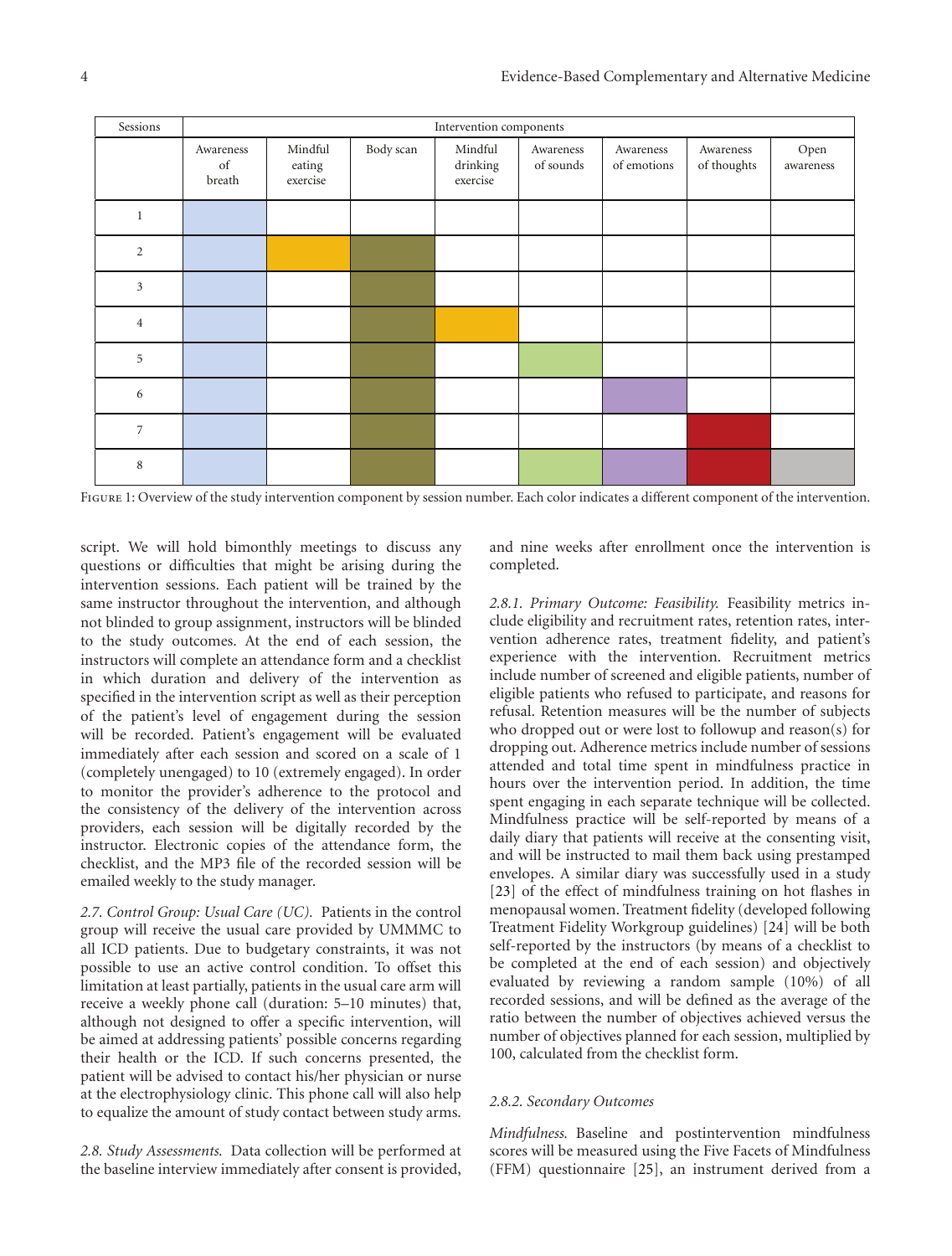TABLE 2: Sample size calculations<sup>§</sup>.

| Measure | Instrument | <b>Definition</b>                                         | Hypothesized mean<br>(SD) control group | Hypothesized mean<br>(SD) intervention group | Sample<br>size (total) |
|---------|------------|-----------------------------------------------------------|-----------------------------------------|----------------------------------------------|------------------------|
| Anxiety | HADS       | Mean differences between baseline<br>and postintervention | 3.0(2.2)                                | 5.1(2.6)                                     | 42                     |

§ Null hypothesis Ho = mean difference in pre- /post-HADS score in intervention group = mean difference in pre- /post-HADS score in control group; *α* (two-tailed) <sup>=</sup> 0.05 and 1−*<sup>β</sup>* <sup>=</sup> 0.8.

factor analysis of questionnaires measuring mindfulness in daily life. It consists of 39 items, exploring different aspects of mindfulness: observing, describing, acting with awareness, nonjudging of inner experience, and nonreactivity to inner experience. Each item is rated on a Likert scale ranging from 1 (never or very rarely true) to 5 (very often or always true). The FFM has shown good internal consistency [25].

*Anxiety.* Anxiety will be measured using the Hospital Anxiety and Depression Scale, [26] a 14-item self-administered questionnaire with two subscales measuring anxiety and depression, with higher scores indicating greater psychological morbidity. A cutoff point of 8 is usually recommended to screen patients for clinically significant depression and anxiety [26–28]. A correlation between 0.6 and 0.8 has been reported between the HADS and other commonly used questionnaires for anxiety and depression such as the Beck Depression Inventory and the State-Trait Anxiety Inventory [27], and its validity has been confirmed both in hospital settings and primary care medical practice [29]. Furthermore, the HADS offers the advantage of focusing on cognitive symptoms of anxiety instead of physical symptoms; this is particularly useful in cardiac patients where symptoms of the underlying cardiac disease may be similar or identical to those resulting from somatic manifestations of anxiety.

*Number of Shocks.* The number of delivered shocks (if any) will be abstracted from the electronic version of the followup visit 9 weeks after enrollment. While patients can receive care in other centers during the follow-up period, ICDspecific follow-up visits are mostly performed at UMMMC, thus limiting the chance of missing important information about ICD functioning and arrhythmic events.

*Covariates.* Information will be collected on demographics (age, gender, ethnicity, education, marital status, and financial status), type of ICD, indication for and time from the ICD procedure or shocks, prior history of anxiety and depression, ejection fraction and cardiac functional status, hospital readmissions during the study period, ongoing medications as well as other relevant data such as physical activity, use of other complementary medicine treatments, and life events (i.e., death or illness of spouse or relative) during the study period.

*2.9. Data Sources.* Demographic data, physical activity, use of other complementary/alternative therapies, anxiety, and mindfulness scores will be obtained from self-administered standardized questionnaires. Medical history, including past

history of anxiety or depression, prescription of psychotropic medications and antiarrhythmic drugs, indication for ICD implantation, functional class, and number of shocks/arrhythmic episodes and hospital readmissions will be abstracted directly from the medical record. Study questionnaires will be administered by in-person interview at baseline and by phone interview at week 9. Questionnaires delivery via phone interview (following intervention) was preferred to mailing of questionnaires because response rates tend to be higher using the telephone as compared with mailed surveys [30]. Furthermore, the study population will likely include older individuals who may have difficulties reading the surveys. There is evidence that for some people, particularly those of low literacy and education, telephone interview is less intimidating.

*2.10. Data Management.* Daily management of study activities will be facilitated by the use of Microsoft Access 2007 tracking system software. Scores from study questionnaires will be immediately calculated, copied into abstraction forms together with other relevant study variables, and then entered into STATA software [18]. The study database will be kept on a server at the University of Massachusetts Medical School, with multiple levels of password protection ensuring data security. All statistical analyses will be performed using STATA version 10 statistical software [18].

*2.11. Statistical Analysis.* Descriptive statistics will be used to describe retention and adherence indices; a graphical examination of the distribution of the continuous variables will be used to assess the need for transformation and to show patterns (e.g., whether the amount of self-reported daily mindfulness practice shows preferential "patterns" of practice). Correlations between duration of individual mindfulness practice and baseline characteristics such as age, gender, education, and severity of cardiac illness will be evaluated using Spearman's correlation. We will assess the preliminary estimates of effect sizes of the MBI intervention on pre-/postintervention differences in mindfulness and anxiety scores using multivariate linear regression models (shown here for FFM scores): *y* (pre-/postintervention difference in FFM scores =  $\beta_0 + \beta_1$  TX (0 control, 1 treatment) +  $\beta_2$  age +  $\beta_3$  gender (0,1) +  $\beta_4$  baseline FFM  $\cdots$  +  $\varepsilon$ .

*2.12. Sample Size.* Our planned sample size (*<sup>n</sup>* <sup>=</sup> 52, 26 for each arm) has been calculated (Table 2) using hypothetical estimates of effect size on anxiety (secondary outcome), based on data from two studies using HADS anxiety scores as the outcome variable in similar patients [31, 32]. Based on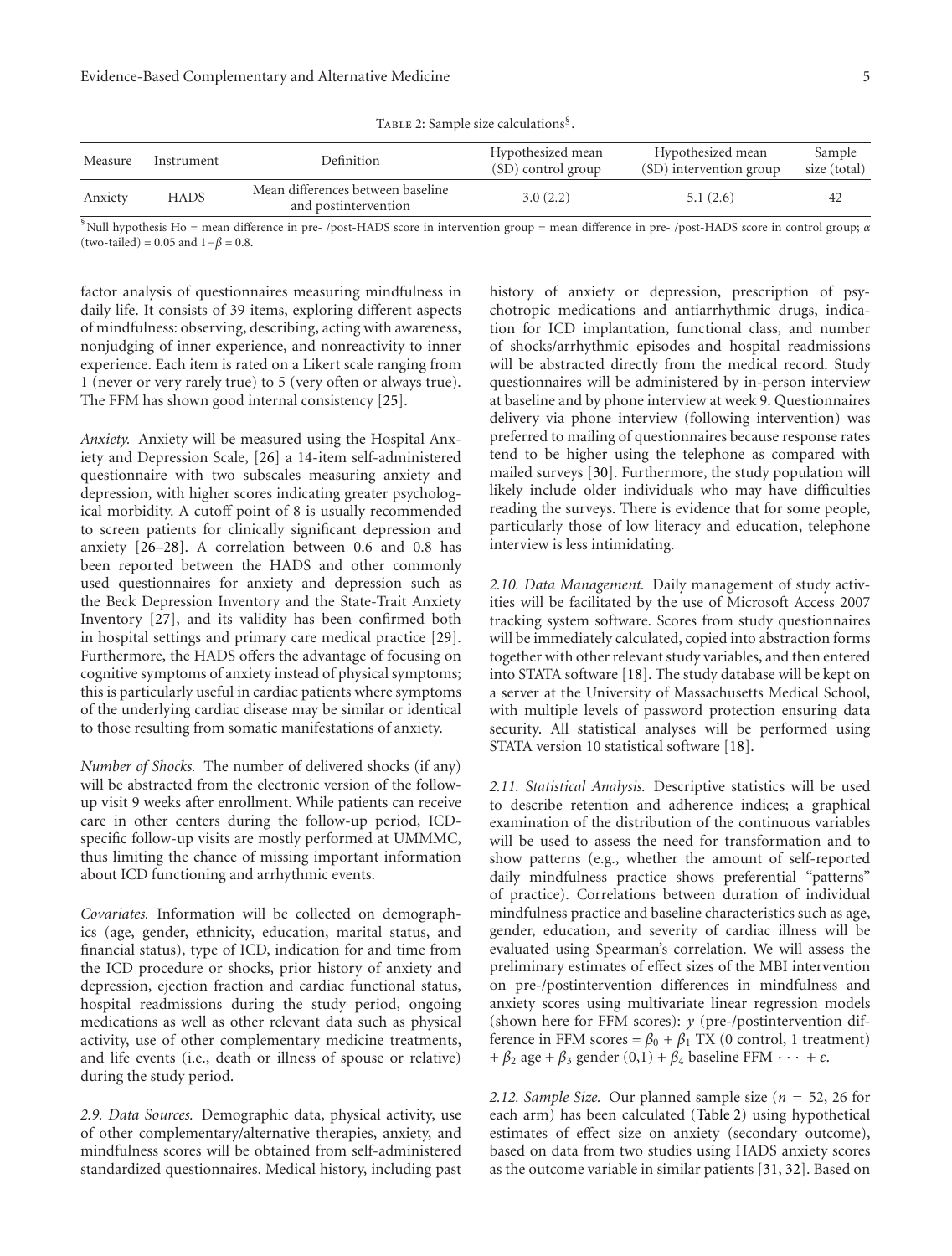our previous experience with mindfulness-based interventions in menopausal women and bone-marrow transplant candidates, a potential loss of 20% of patients may be expected during the study, and consequently we will need to enroll 52 patients in order to leave 42 for the final analysis.

#### **3. Discussion**

The purpose of this study is to evaluate whether a mindfulness-based behavioral intervention delivered over the phone and adapted to the needs of ICD patients would be feasible and acceptable to these individuals. Since the proposed intervention will involve several changes from the traditional MBSR program, the question arises of whether such changes are legitimate. Since its inception in the early eighties the MBSR program has been modified several times to meet the needs of hospitalized patients [33] or to minimize the time commitment required [34]. Carmody et al. [35] found no association between the number of class hours employed in published trials of MBSR and the effect sizes for measures of psychological distress. Furthermore, different psychological interventions, including cognitive behavioral therapy, [36–45] have been successfully implemented over the phone. Given this, it seems reasonable to hypothesize that mindfulness training could be delivered over the phone, and, in fact, phone delivery may have an important impact on retention: the attrition rate reported in a meta-analysis of studies evaluating the effect of telephone-administered psychotherapy on symptoms of depression was only 7.6%.

This study presents some limitations, which for the most part reflect its pilot nature and budgetary constraints. First, we did not have the financial and personnel resources to plan for the recruitment from additional clinical centers to achieve an ethnically diverse population. For similar reasons we will not be able to have an active control comparison group. Under ideal conditions, a three-arm randomization to a nurse education intervention, a mindfulness intervention, and usual care would probably be the optimal design. A usual care comparison group does not control for the possible effect deriving from the interaction with the instructor, independently of the intervention administered. Second, study assessments will occur only before and after the intervention. Further data collection points (i.e., at six months and one year) would provide useful information about a possible long-term effect of the intervention on anxiety and possibly on the number of shocks. However, this pilot study is a very preliminary exploration of the possible effects of a mindfulness-based intervention on anxiety in cardiac patients and specifically, in ICD-implanted patients. It seems that evidence of a short-term effect is warranted before the analysis can be carried on further. Third, study participants will not be blinded. This is a common limitation of behavioral interventions; however, assessors will be blinded to patients' treatment allocation status and the instructors will be blinded to study outcomes. Finally, the individual mindfulness practice will be selfreported. With adequate funding, it would be possible to develop techniques to track the amount of time that each participant listens to the study CD, such as the device used by

Bauer-Wu et al. [33] or by posting each recorded session on a dedicated intervention website and then tracking the time that each participant is logged onto the website.

In conclusion, this project has potentially great significance considering the prevalence of anxiety in this population (up to 40%) [15] and the increased number of candidates for ICD implantation due to a broadening of ICD indications to include primary prevention of sudden death [46]. To date, there have been no published studies of mindfulness-based interventions in ICD patients. A mindfulness-based intervention, adapted to this group of patients, is relatively inexpensive and, once learned, could be easily self-administered by the patient. If proven feasible and effective, it could positively impact the psychological wellbeing and the quality of life of these patients.

#### **Conflict of Interests**

The authors declare that there is no conflict of interests.

#### **Acknowledgment**

Dr E. Salmoirago-Blotcher is funded by a Grant from the National Center for Complementary and Alternative Medicine (NCCAM F32-AT005048).

#### **References**

- [1] R. K. Wallace, H. Benson, and A. F. Wilson, "A wakeful hypometabolic physiologic state," *The American Journal of Physiology*, vol. 221, no. 3, pp. 795–799, 1971.
- [2] P. J. Mills, R. H. Schneider, D. Hill, K. G. Walton, and R. K. Wallace, "Beta-adrenergic receptor sensitivity in subjects practicing transcendental meditation," *Journal of Psychosomatic Research*, vol. 34, no. 1, pp. 29–33, 1990.
- [3] C. Cunningham, S. Brown, and J. C. Kaski, "Effects of transcendental meditation on symptoms and electrocardiographic changes in patients with cardiac syndrome X," *American Journal of Cardiology*, vol. 85, no. 5, pp. 653–655, 2000.
- [4] J. W. Zamarra, R. H. Schneider, I. Besseghini, D. K. Robinson, and J. W. Salerno, "Usefulness of the transcendental meditation program in the treatment of patients with coronary artery disease," *American Journal of Cardiology*, vol. 77, no. 10, pp. 867–870, 1996.
- [5] H. Benson, S. Alexander, and C. L. Feldman, "Decreased premature ventricular contractions through use of the relaxation response in patients with stable ischaemic heart disease," *The Lancet*, vol. 2, no. 7931, pp. 380–382, 1975.
- [6] A. Castillo-Richmond, R. H. Schneider, C. N. Alexander et al., "Effects of stress reduction on carotid atherosclerosis in hypertensive African Americans," *Stroke*, vol. 31, no. 3, pp. 568–573, 2000.
- [7] R. Jayadevappa, J. C. Johnson, B. S. Bloom et al., "Effectiveness of transcendental meditation on functional capacity and quality of life of African Americans with congestive heart failure: a randomized control study," *Ethnicity and Disease*, vol. 17, no. 1, pp. 72–77, 2007.
- [8] R. H. Schneider, A. Castillo-Richmond, C. N. Alexander et al., "Behavioral treatment of hypertensive heart disease in African Americans: rationale and design of a randomized controlled trial," *Behavioral Medicine*, vol. 27, no. 2, pp. 83–95, 2001.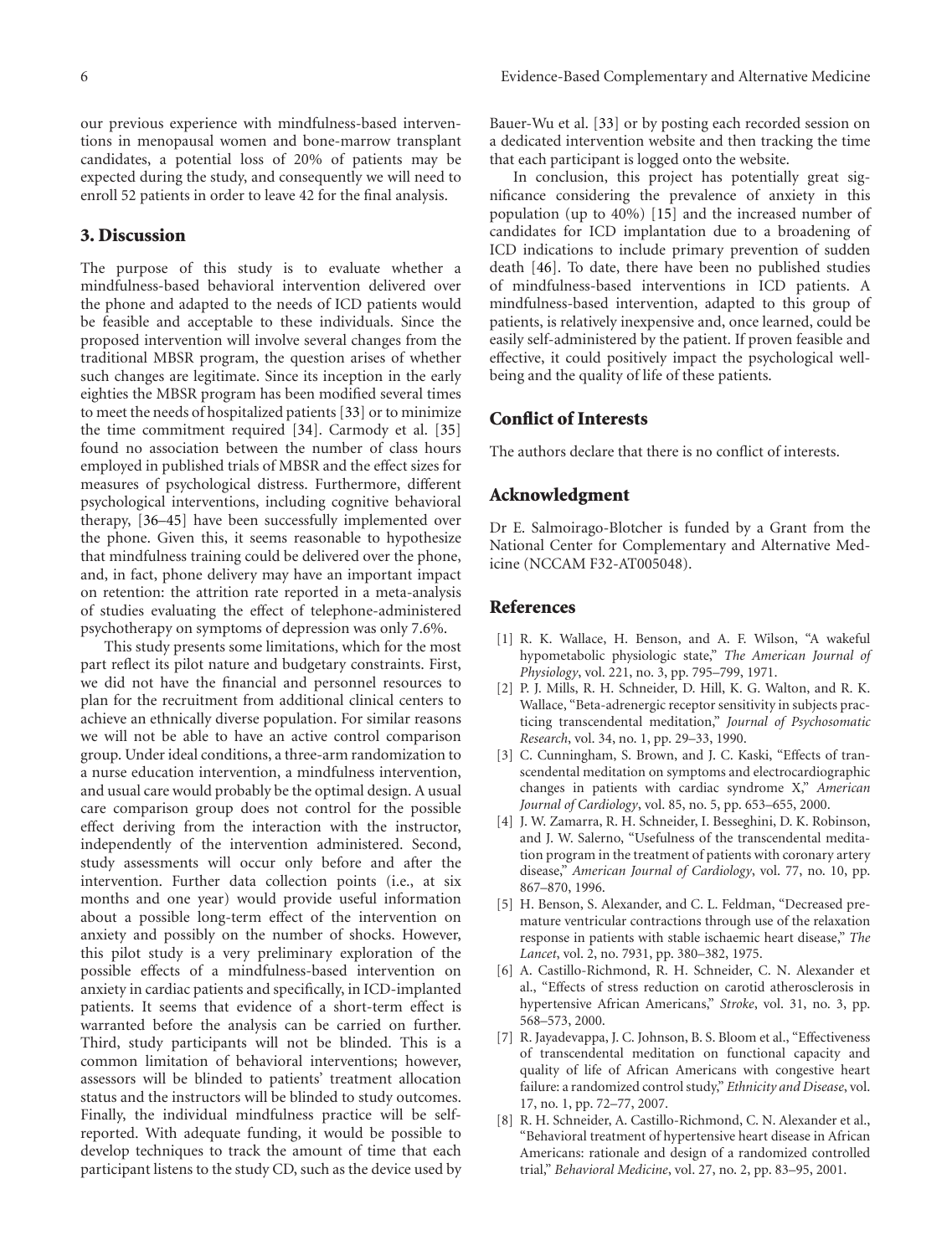- [9] J. J. R. McComb, A. Tacon, P. Randolph, and Y. Caldera, "A pilot study to examine the effects of a mindfulnessbased stress-reduction and relaxation program on levels of stress hormones, physical functioning, and submaximal exercise responses," *Journal of Alternative and Complementary Medicine*, vol. 10, no. 5, pp. 819–827, 2004.
- [10] M. J. Sullivan, L. Wood, J. Terry et al., "The support, education, and research in chronic heart failure study (search): a mindfulness-based psychoeducational intervention improves depression and clinical symptoms in patients with chronic heart failure," *American Heart Journal*, vol. 157, no. 1, pp. 84– 90, 2009.
- [11] A. M. Tacon, J. McComb, Y. Caldera, and P. Randolph, "Mindfulness meditation, anxiety reduction, and heart disease: a pilot study," *Family & Community Health*, vol. 26, no. 1, pp. 25–33, 2003.
- [12] J. Kabat-Zinn, *Full Catastrophe Living: Using the Wisdom of Your Body and Mind to Face Stress, Pain , and Illness*, Dell Publishing, New York, NY, USA, 1990.
- [13] P. Grossman, L. Niemann, S. Schmidt, and H. Walach, "Mindfulness-based stress reduction and health benefits: a meta-analysis," *Journal of Psychosomatic Research*, vol. 57, no. 1, pp. 35–43, 2004.
- [14] E. Bohlmeijer, R. Prenger, E. Taal, and P. Cuijpers, "The effects of mindfulness-based stress reduction therapy on mental health of adults with a chronic medical disease: a meta-analysis," *Journal of Psychosomatic Research*, vol. 68, no. 6, pp. 539– 544, 2010.
- [15] C. L. Sola and J. M. Bostwick, "Implantable cardioverterdefibrillators, induced anxiety, and quality of life," *Mayo Clinic Proceedings*, vol. 80, no. 2, pp. 232–237, 2005.
- [16] S. F. Sears Jr., J. F. Todaro, T. S. Lewis, W. Sotile, and J. B. Conti, "Examining the psychosocial impact of implantable cardioverter defibrillators: a literature review," *Clinical Cardiology*, vol. 22, no. 7, pp. 481–489, 1999.
- [17] R. Katzman, T. Brown, P. Fuld, A. Peck, R. Schechter, and H. Schimmel, "Validation of a short orientation-memoryconcentration test of cognitive impairment," *American Journal of Psychiatry*, vol. 140, no. 6, pp. 734–739, 1983.
- [18] StataCorp, *Stata Statistical Software, Version 10*, StataCorp, College Station, Tex, USA, 2007.
- [19] W. Jung, M. Anderson, A. J. Camm et al., "Recommendations for driving of patients with implantable cardioverter defibrillators," *European Heart Journal*, vol. 18, no. 8, pp. 1210–1219, 1997.
- [20] T. Akiyama, J. L. Powell, L. B. Mitchell, F. A. Ehlert, and C. Baessler, "The antiarrhythmics versus implantable defibrillators I. Resumption of driving after life-threatening ventricular tachyarrhythmia," *The New England Journal of Medicine*, vol. 345, no. 6, pp. 391–397, 2001.
- [21] R. Fries, J. König, H. J. Schäfers, and M. Böhm, "Triggering effect of physical and mental stress on spontaneous ventricular tachyarrhythmias in patients with implantable cardioverterdefibrillators," *Clinical Cardiology*, vol. 25, no. 10, pp. 474–478, 2002.
- [22] J. Carmody, "Evolving conceptions of mindfulness in clinical settings," *Journal of Cognitive Psychotherapy*, vol. 23, no. 3, pp. 270–280, 2009.
- [23] J. Carmody, S. Crawford, and L. Churchill, "A pilot study of mindfulness-based stress reduction for hot flashes," *Menopause*, vol. 13, no. 5, pp. 760–769, 2006.
- [24] A. J. Bellg, B. Resnick, D. S. Minicucci et al., "Enhancing treatment fidelity in health behavior change studies: best practices and recommendations from the NIH Behavior Change

Consortium," *Health Psychology*, vol. 23, no. 5, pp. 443–451, 2004.

- [25] R. A. Baer, G. T. Smith, J. Hopkins, J. Krietemeyer, and L. Toney, "Using self-report assessment methods to explore facets of mindfulness," *Assessment*, vol. 13, no. 1, pp. 27–45, 2006.
- [26] A. S. Zigmond and R. P. Snaith, "The hospital anxiety and depression scale," *Acta Psychiatrica Scandinavica*, vol. 67, no. 6, pp. 361–370, 1983.
- [27] I. Olsson, A. Mykletun, and A. A. Dahl, "The hospital anxiety and depression rating scale: a cross-sectional study of psychometrics and case finding abilities in general practice," *BMC Psychiatry*, vol. 5, article 46, 2005.
- [28] I. Bjelland, A. A. Dahl, T. T. Haug, and D. Neckelmann, "The validity of the hospital anxiety and depression scale: an updated literature review," *Journal of Psychosomatic Research*, vol. 52, no. 2, pp. 69–77, 2002.
- [29] R. P. Snaith, "The hospital anxiety and depression scale," *Health and Quality of Life Outcomes*, vol. 1, article 29, 2003.
- [30] D. Dillman, *Mail and Telephone Surveys: The Total Design Method*, John Wiley & Sons, New York, NY, USA, 1978.
- [31] D. J. Frizelle, R. J. P. Lewin, G. Kaye et al., "Cognitivebehavioural rehabilitation programme for patients with an implanted cardioverter defibrillator: a pilot study," *British Journal of Health Psychology*, vol. 9, no. 3, pp. 381–392, 2004.
- [32] R. J. Lewin, S. Coulton, D. J. Frizelle, G. Kaye, and H. Cox, "A brief cognitive behavioural preimplantation and rehabilitation programme for patients receiving an implantable cardioverter-defibrillator improves physical health and reduces psychological morbidity and unplanned readmissions," *Heart*, vol. 95, no. 1, pp. 63–69, 2009.
- [33] S. Bauer-Wu, A. M. Sullivan, E. Rosenbaum et al., "Facing the challenges of hematopoietic stem cell transplantation with mindfulness meditation: a pilot study," *Integrative Cancer Therapies*, vol. 7, no. 2, pp. 62–69, 2008.
- [34] M. D. Klatt, J. Buckworth, and W. B. Malarkey, "Effects of lowdose mindfulness-based stress reduction (MBSR-ld) on working adults," *Health Education and Behavior*, vol. 36, no. 3, pp. 601–614, 2009.
- [35] J. F. Carmody and R. A. Baer, "How long does a mindfulnessbased stress reduction program need to be? A review of class contact hours and effect sizes for psychological distress," *Journal of Clinical Psychology*, vol. 65, no. 6, pp. 627–638, 2009.
- [36] E. J. Ludman, G. E. Simon, S. Tutty, and M. vonKorff, "A randomized trial of telephone psychotherapy and pharmacotherapy for depression: continuation and durability of effects," *Journal of Consulting and Clinical Psychology*, vol. 75, no. 2, pp. 257–266, 2007.
- [37] D. J. Lynch, M. B. Tamburrino, and R. Nagel, "Telephone counseling for patients with minor depression: preliminary findings in a family practice setting," *Journal of Family Practice*, vol. 44, no. 3, pp. 293–298, 1997.
- [38] D. Lynch, M. Tamburrino, R. Nagel, and M. K. Smith, "Telephone-based treatment for family practice patients with mild depression," *Psychological Reports*, vol. 94, no. 3, pp. 785– 792, 2004.
- [39] G. McNamee, G. O'Sullivan, P. Lelliott, and I. A. Marks, "Telephone-guided treatment for housebound agoraphobics with panic disorder: exposure vs. relaxation," *Behavior Therapy*, vol. 20, no. 4, pp. 491–497, 1989.
- [40] L. Miller and M. Weissman, "Interpersonal psychotherapy delivered over the telephone to recurrent depressives: a pilot study," *Depression and Anxiety*, vol. 16, no. 3, pp. 114–117, 2002.